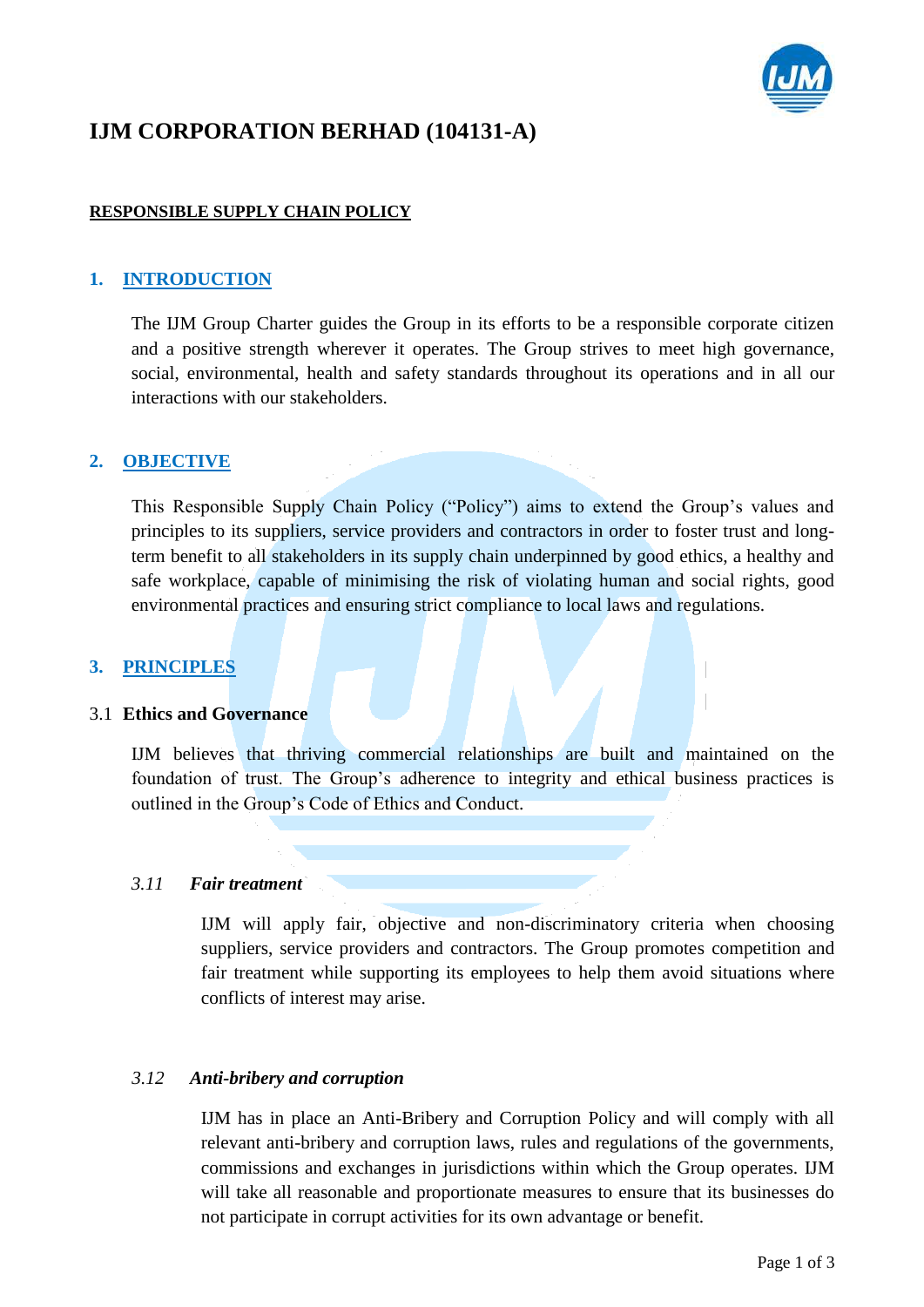

#### 3.2. **Environment**

IJM is mindful of the environmental impact of its activities and maintain compliance with environmental regulations at all times. The Group's Policy Statement on Environment stresses our commitment to achieve the objective of the protection of the environment. The Group expects its suppliers, service providers and contractors to be respectful of their interactions with the environment by adhering to all applicable environmental legislation, preventing pollution and adopting best practices in accordance with the Group's environmental management system.

## 3.3. **Health and Safety**

IJM's objectives of preventing accidents and occupational illness is outlined in its Policy Statement on Occupational Safety and Health. The Group strives to continuously provide safe and healthy working conditions at all its operations as well as provide training, information and facilities to increase accountability and participation at all levels including workers and their representatives. IJM expects its suppliers, service providers and contractors to have the necessary health and safety measures in place to minimise workplace risks and hazards.

#### 3.4. **Human Rights and Labour**

IJM is committed to protecting its employees' rights and treating them with dignity and respect, as articulated in its Human Rights Policy. IJM will comply with all applicable labour laws, rules and regulations in the countries where it operates. The Group expects its suppliers, service providers and contractors to demonstrate the same rights and respect.

## *3.41 Respect for diversity and non-discrimination*

IJM expects our suppliers, service providers and contractors to respect diversity and foster an open and inclusive workplace. They shall support the principles that all individuals should have equal opportunity, regardless of an individual's age, gender, nationality, ethnicity or marital status.

## *3.42 Encourage local hiring, prevention of child and forced labour*

IJM endeavours to employ local suppliers and when foreign labour is necessary, suppliers, service providers and contractors shall comply with the laws applicable to the employment and deployment of the foreign labour. IJM expect its suppliers, service providers and contractors to not employ any person below the age of 17 and who has not offered himself or herself voluntarily for the work or service.